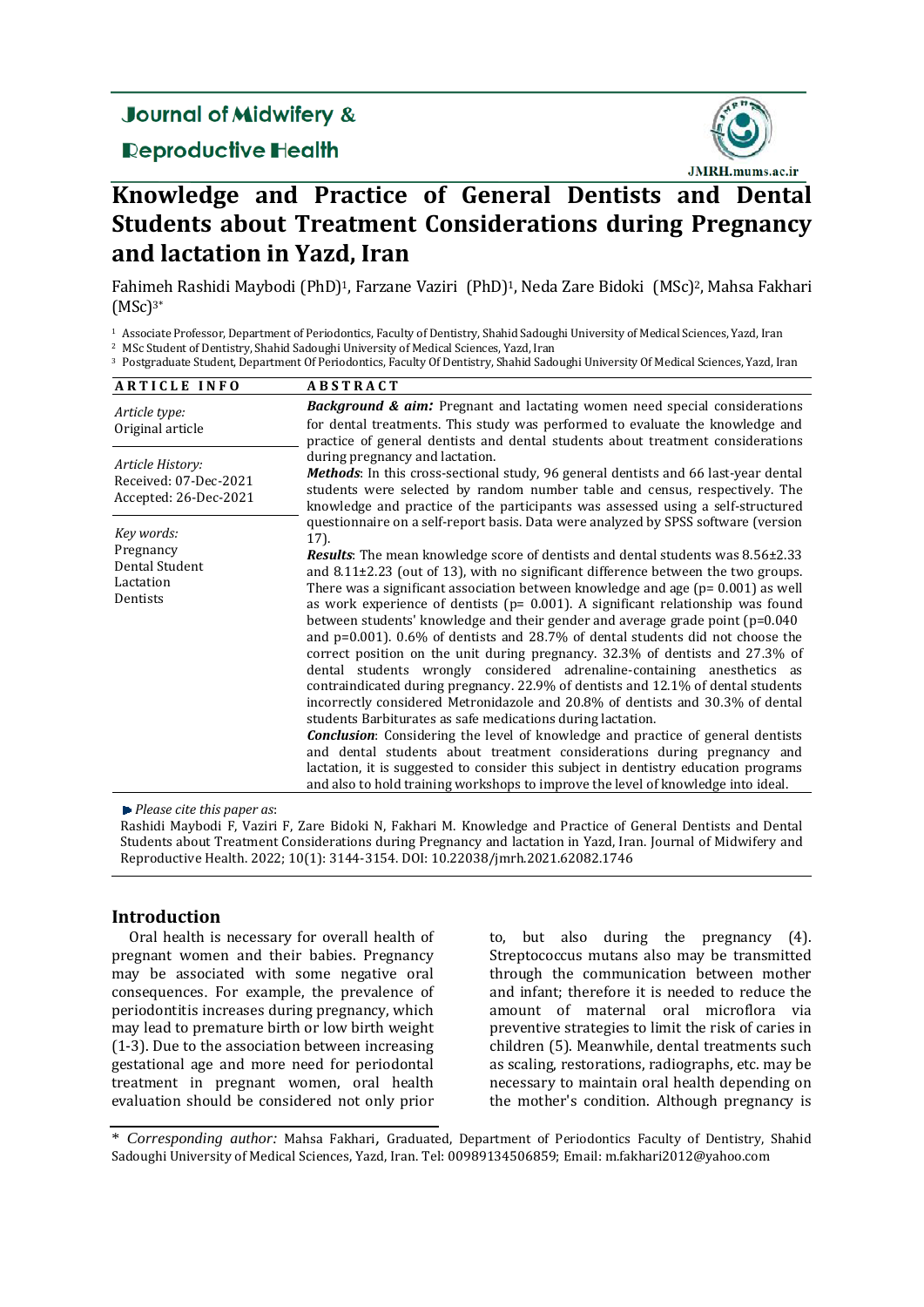Ī

not a medical disease, special considerations should be considered during pregnancy and subsequently breastfeeding. So dentists are required to have adequate levels of knowledge about the best time for dental treatments, proper position of pregnant women on the unit during dental visits, safe local anesthetics, safe antibiotics and analgesics and also the conditions in which radiographs are allowed.

Although dental considerations in pregnant women are not as complex as in patients with systemic diseases and pregnant women can be treated effectively in dental office, dentists often avoid treating them due to lack of knowledge or experience regarding pregnancy. On the other hand, there is a traditional misconception in our society that dental treatments will be harmful for pregnant mothers and their fetus  $(6)$ . In such situations, the role of dentists is important to provide them the scientific information and encourage them to undergo required dental treatments. Based on the literature, most dentists generally are reluctant to do treatment pregnant women, usually do not consult a gynecologist before treatment and do not believe that dental treatment or radiography can be done at any time during pregnancy if necessary (7-13). A large part of dental community believe that periodontal surgery, amalgam repair and using analgesics can be harmful to pregnant women (13). Surprisingly, it has been reported that gynecologists feel more comfortable to provide oral health advice to pregnant women compared to dentists  $(14)$ . According to the studies conducted in Saudi Arabia  $(15)$ , Nigeria $(16)$  and also Mashhad, Iran  $(17)$ , the level of knowledge and practice of dentists is not suitable about providing dental treatment to pregnant and lactating women. Due to the limited information available in the field of oral health management in pregnant or lactating women referred to dental clinics in Yazd and even in Iran, the present study was performed to evaluate the knowledge and practice of general dentists and senior dental students of Yazd dental School regarding the considerations of dental treatments during pregnancy and breastfeeding in 2020.

# **Materials and Methods**

This cross sectional study was conducted in 2020 on 66 last-year dental students studying in the faculty and selected by census method and 96 general dentists working in Yazd and selected by the sample size determination formula and using a random number table. Considering the 95% confidence level and the amount of standard deviation for the knowledge score from similar previous study (18), as approximately 2.5 and considering the estimation error of 0.5, 96 dentists were recruited.

$$
n = \left(\frac{zs}{d}\right)^2
$$

The exclusion criteria were incomplete questionnaires. In the group of dentists, there were 3 sample loss which were replaced with 3 new ones.

To collect data, a self-strructured questionnaire was designed including demographic questions (gender, age, work experience and average grade point), five basic questions on attitude and practice and 13 questions on knowledge (related to treatment & medical prescriptions). Validity of the questionnaire was confirmed by a judgment of a panel of experts including six professors of periodontology department. The experts graded the items of the questionnaire based on a fivepoint Likert scale, including absolutely important (score 5), important (score4), moderately important (score 3), slightly important (score 2), and not important at all (score 1). In order to confirm the reliability of the questionnaire, it was distributed among 10 dental students and 10 dentists apart from participants. Data were extracted after collecting the questionnaires. Cronbach's alpha was calculated as 0.760 for this questionnaire, which confirmed its reliability.

Students were asked to answer the questionnaire at the end of a working day in the comprehensive treatment module in dental faculty. Referring to the private offices of the city, the dentists' questionnaire was distributed among the participants. Questionnaires were collected after 10 minutes. The frequency of answers to the basic questions on attitude and practice was also presented as a percentile. In scoring the questions on knowledge, each correct answer received score 1, incorrect response 0, and "I do not know" score 0.1. The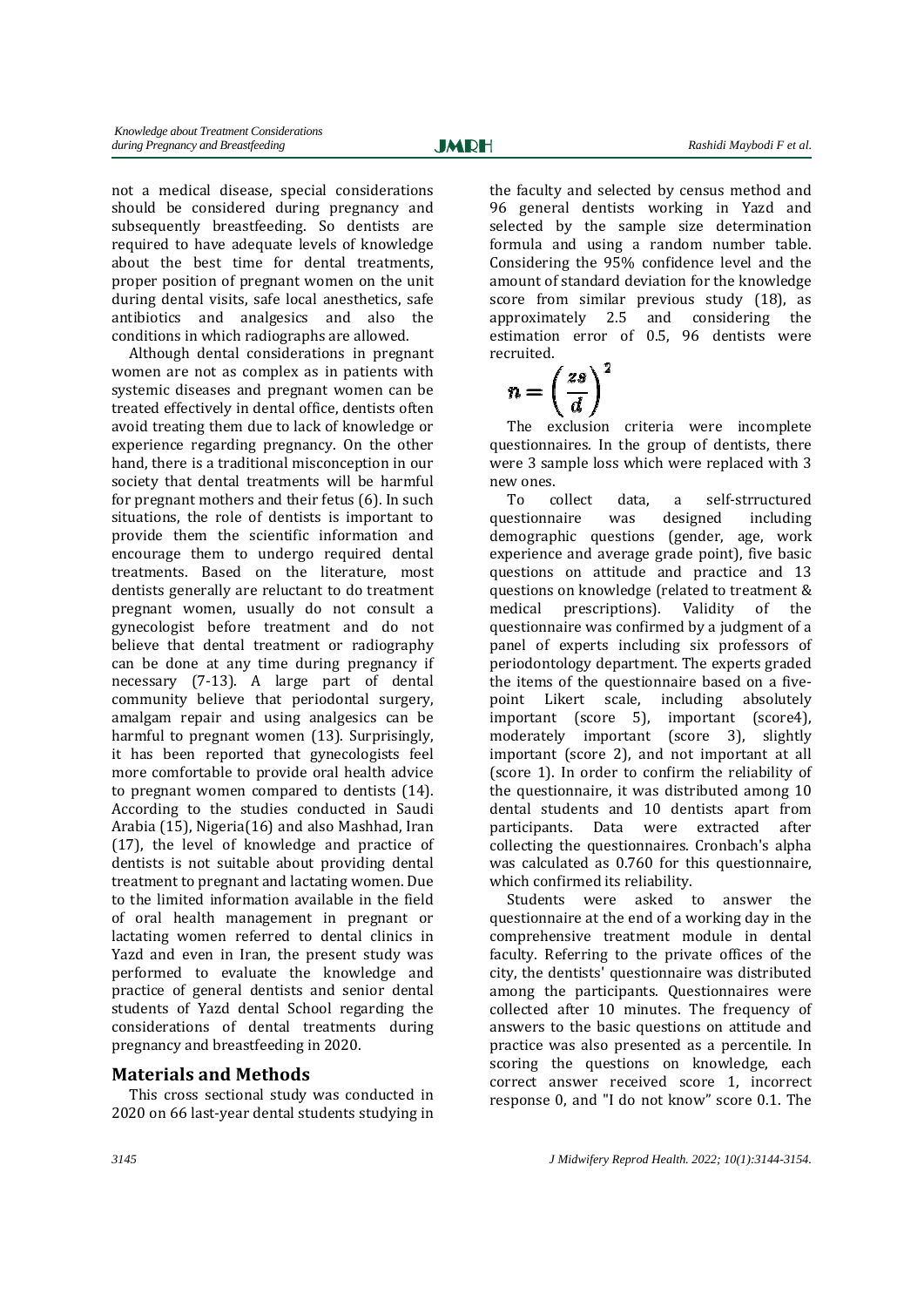maximum attainable score was 13. The respondents were divided into four groups based on their scores: high knowledge  $(11-13)$ , good knowledge (8-10), fair knowledge (5-7), and poor knowledge  $($  < 4 $)$ . Fair and poor levels of knowledge considered as not acceptable. Data were analyzed by SPSS software (version 17) and  $P < 0.05$  was considered as significant.

This study was approved by the Ethics Committee of Shahid Sadoughi University of Medical Sciences (IR.SSU.REC.1398.224). Furthermore, the participants were also ensured about confidentiality of the collected information. 

### **Results**

In this study, data of 162 completed questionnaires were analyzed. The demographic information of the two study groups was provided in Table 1. The relative frequency of answers to knowledge questions (related to treatment & medication prescribing) was presented in Table 3.

The participants' total mean score of knowledge about "dental considerations during pregnancy and lactation" was  $8.37\pm2.29$  and those were  $8.5 \pm 2.33$  in dentists and  $8.11 \pm 2.23$ in dental students which both were in acceptable range. The results of t-test didn't show any statistically significant difference between the mean knowledge scores of dentists and dental students  $(P= 0.214)$ .

According to Table 4, no statistically significant difference was observed between the mean knowledge scores of male and female dentists  $(P= 0.983)$ .

Table 1. Frequency distribution of the participants according to the demographic characteristics

| Variable                            | N (%)       |
|-------------------------------------|-------------|
| Group                               |             |
| Student                             |             |
| Dentist                             | 66 (40.7 %) |
| Gender                              |             |
| Male                                | 52 (54.2 %) |
| Female                              | 44(45.8%)   |
| Student                             |             |
| Male                                | 33(50%)     |
| Female                              | 33(50%)     |
| Age group                           |             |
| <b>Dentists</b>                     |             |
| 26-34                               | 46(47.9%)   |
| 34-60                               | 50(52.1%)   |
| <b>Students</b>                     |             |
| 23-24                               | 35(53%)     |
| 25-28                               | 31(47%)     |
| Work experience of dentists         |             |
| $1 - 10$                            | 42 (43.8%)  |
| $11 - 24$                           | 54 (56.2%)  |
| <b>Grade Point Average (GPA) of</b> |             |
| students                            |             |
| 14.6-16                             | 28 (42.5%)  |
| 16.1-17.3                           | 36 (57.5%)  |

The relative frequency of answers of dentists and dental students to attitudinal-practical questions was shown in Table 2.

**Table 2.** Frequency distribution of the participants' answers to basic questions

|                                                             | <b>Dentist</b> |        | <b>Student</b> |          |
|-------------------------------------------------------------|----------------|--------|----------------|----------|
| <b>Ouestions</b>                                            | <b>Yes</b>     | No.    | <b>Yes</b>     | No       |
|                                                             | N(%)           | N(%)   | N(%)           | N(%)     |
| Have you ever performed dentistry treatments for pregnant   |                | 24(25) | 21(31.8)       | 45(68.1) |
| patients?                                                   | 72(75)         |        |                |          |
| Do you prefer to refer a pregnant patient for her dentistry | 72(75)         | 24(25) | 49(74.2)       | 17(25.8) |
| treatments to your colleagues in the future?                |                |        |                |          |
| Do you think that providing pregnant women with health      | 72(75)         | 24(25) | 49(74.2%)      | 17(25.8) |
| instructions is essential prior to any treatments?          |                |        |                |          |
| Do you think that it is essential to consult with a         | 72(75)         | 24(25) | 51(77.3%)      | 15(22.7) |
| gynecologist before treating pregnant patients?             |                |        |                |          |
| Do you think that you have enough required knowledge        |                |        |                |          |
| about dental considerations during pregnancy and            | 73(76)         | 23(24) | 48(72.7)       | 18(27.3) |
| breastfeeding?                                              |                |        |                |          |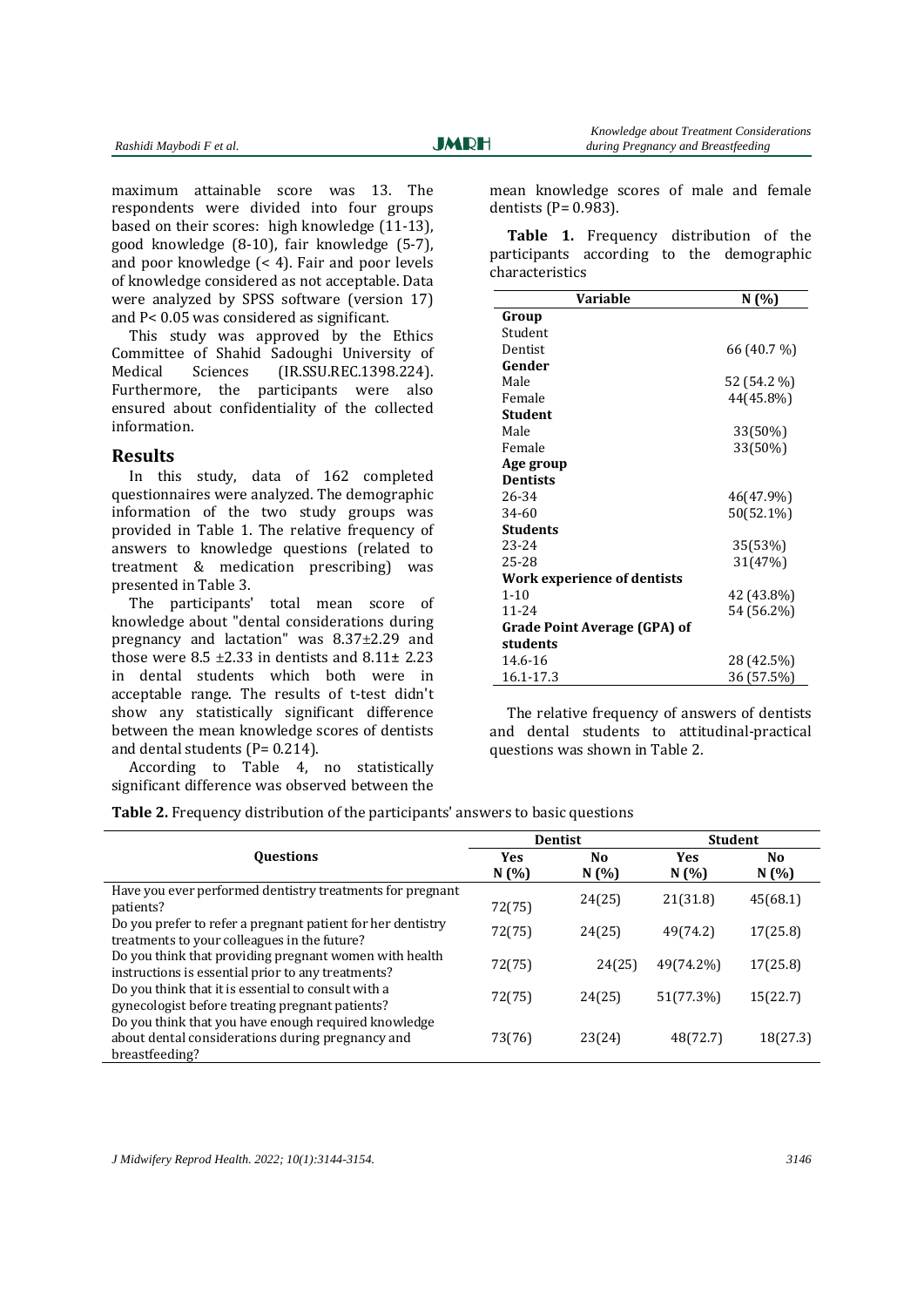Ī

Table 3. Frequency distribution of dentists' answers to knowledge questions (related to treatment and medication prescribing)

|                                                                                      | Group          |                |  |  |
|--------------------------------------------------------------------------------------|----------------|----------------|--|--|
| <b>Options</b>                                                                       | <b>Dentist</b> | <b>Student</b> |  |  |
|                                                                                      | N(%)           | N(%)           |  |  |
| Is taking dental radiography for pregnant patients absolutely contraindicated?       |                |                |  |  |
| Yes                                                                                  | $0(0\%)$       | $5(7.5\%)$     |  |  |
| $*No$                                                                                | 79 82.3%)      | 43 (65.2%)     |  |  |
| I do not know                                                                        | 17 (17.7%)     | 18 (27.3%)     |  |  |
| What is the best period of time for dental treatment of pregnant patients?           |                |                |  |  |
| First trimester                                                                      | $2(2.1\%)$     | $2(3.1\%)$     |  |  |
| *Second trimester                                                                    | 79 (82.3%)     | 57 (86.4%)     |  |  |
| Third trimester                                                                      | 14 (14.6%)     | 4(6%)          |  |  |
| No trimester                                                                         | $1(1\%)$       | $3(4.5\%)$     |  |  |
| Which type of local anesthetic can be used in pregnant patients for block injection? |                |                |  |  |
| * Lidocaine                                                                          | 63 (56.6%)     | $9(13.6\%)$    |  |  |
| Mepivacaine                                                                          | 17 (17.7%)     | 12 (18.1%)     |  |  |
| Bupivacaine                                                                          | $9(9.4\%)$     | 9 (13.6%)      |  |  |
| Articaine                                                                            | $7(7.3\%)$     | 36 (54.5%)     |  |  |
| Should injections of adrenaline-containing anesthesia be avoided during pregnancy?   |                |                |  |  |
| Yes                                                                                  | 31 (32.3%)     | 18 (27.3%)     |  |  |
| *No                                                                                  | 31 (32.3%)     | 19 (28.8%)     |  |  |
| I do not know                                                                        | 34 (35.4%)     | 29 (43.9%)     |  |  |
| Is amalgam repair safe during pregnancy?                                             |                |                |  |  |
| Yes                                                                                  | 83 (86.5%)     | 56 (84.9%)     |  |  |
| *No                                                                                  | $5(5.2\%)$     | $4(6.1\%)$     |  |  |
| I do not know                                                                        | 8 (8.3%)       | 6 (9%)         |  |  |
| What is the right position on dental unit in the last trimester of pregnancy?        |                |                |  |  |
| Lying to the right                                                                   | 22 (22.9%)     | 2(3%)          |  |  |
| * Lying to the left                                                                  | 57 (59.4%)     | 47 (71.3%)     |  |  |
| Supine                                                                               | 12 (12.5%)     | $3(4.5\%)$     |  |  |
| Perfect sitting                                                                      | $5(5.2\%)$     | 14 (21.2%)     |  |  |
| In which period of pregnancy using nitrous oxide is safe?                            |                |                |  |  |
| First trimester                                                                      | $6(6.3\%)$     | $3(4.5\%)$     |  |  |
| Second & third trimester *                                                           | 48 (50%)       | 40 (60.6%)     |  |  |
| safe in all trimesters                                                               | 17 (17.7%)     | $4(6.1\%)$     |  |  |
| Unsafe in all trimesters                                                             | 25 (26%)       | 19 (28.8%)     |  |  |
| In which period of pregnancy using Aspirin and Ibuprofen is prohibited?              |                |                |  |  |
| First trimester                                                                      | 20 (20.8%)     | 26 (39.4%)     |  |  |
| Second trimester                                                                     | $3(3.1\%)$     | 2(3%)          |  |  |
| Third trimester*                                                                     | 49 (51%)       | 32 (48.5%)     |  |  |
| <b>Totally safe</b>                                                                  | 24 (25%)       | $6(9.1\%)$     |  |  |
| Which analgesic is safe during pregnancy?                                            |                |                |  |  |
| Acetaminophen*                                                                       | 69 (71.9%)     | 52 (78.8%)     |  |  |
| Naproxen                                                                             | $2(2.1\%)$     | 2(3%)          |  |  |
| Acetaminophen Codeine                                                                | 22 (22.9%)     | 12 (18.2%)     |  |  |
| Indomethacin                                                                         | $3(3.1\%)$     | $0(0\%)$       |  |  |
| What are the side effects of using narcotics during pregnancy?                       |                |                |  |  |
| Preterm delivery                                                                     | 10 (10.4%)     | $5(7.6\%)$     |  |  |
| Cleft of lip and palate                                                              | 17 (17.7%)     | 11 (16.7%)     |  |  |
| Delayed delivery                                                                     | 24 (25%)       | $9(13.6\%)$    |  |  |
| Respiratory depression*                                                              | 45 (46.9%)     | 41 (62.1%)     |  |  |
| What is the reason for not prescribing Tetracycline during pregnancy and lactation?  |                |                |  |  |
| Fetal bradycardia                                                                    | $2(2.1\%)$     | 2(3%)          |  |  |
| Delayed delivery                                                                     | $2(2.1\%)$     | $1(1.5\%)$     |  |  |
| Tooth discoloration*                                                                 | 89 (92.7%)     | 59 (89.4%)     |  |  |

*3147 J Midwifery Reprod Health. 2022; 10(1):3144-3154.*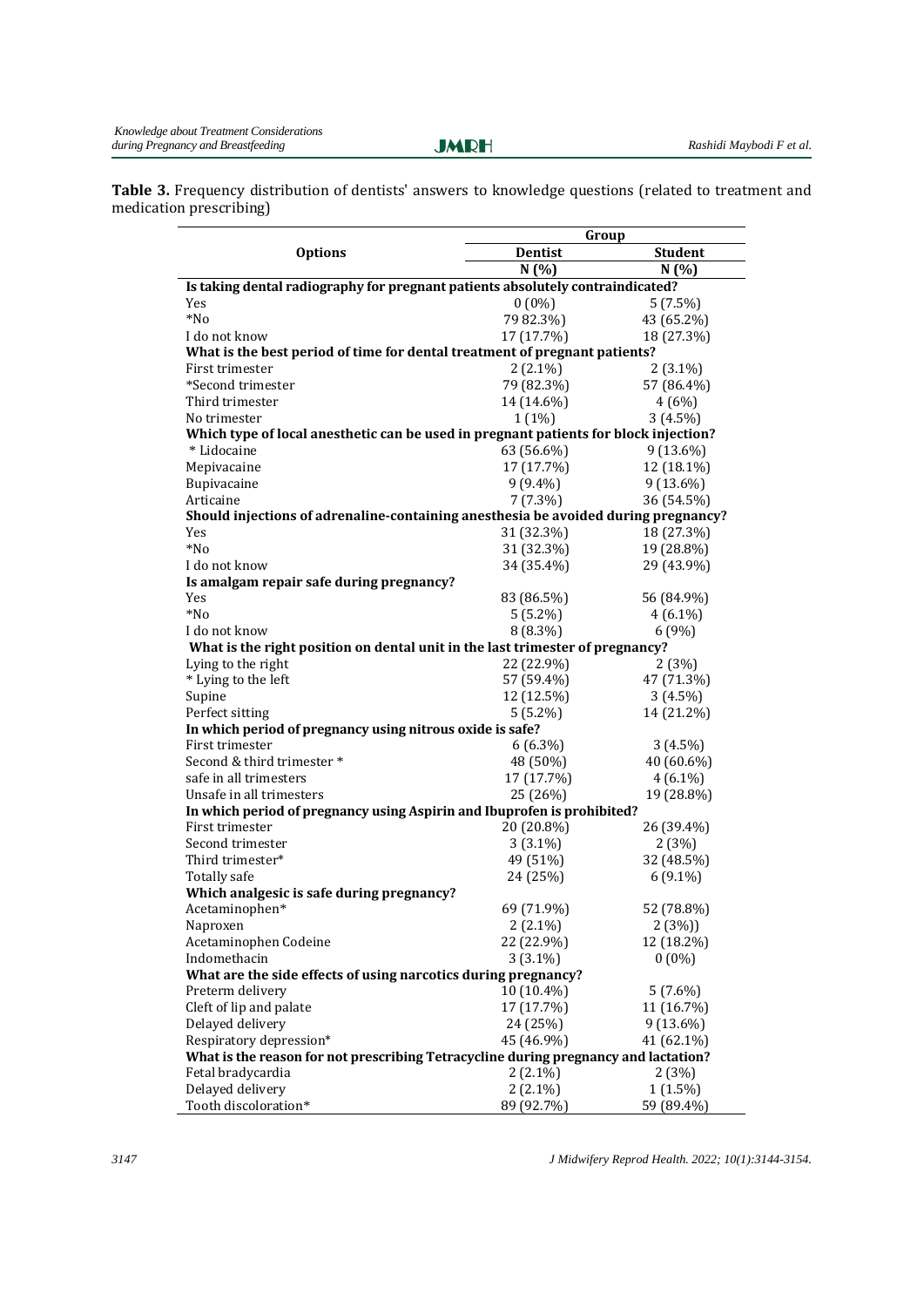**JMRH** 

|                                                                                       | Group          |                |  |  |
|---------------------------------------------------------------------------------------|----------------|----------------|--|--|
| <b>Options</b>                                                                        | <b>Dentist</b> | <b>Student</b> |  |  |
|                                                                                       | N(%            | N(%            |  |  |
| Respiratory depression                                                                | $3(3.1\%)$     | $6(9.1\%)$     |  |  |
| Which drug should be avoided during pregnancy, especially in the third trimester, but |                |                |  |  |
| is safe during breastfeeding?                                                         |                |                |  |  |
| Tetracycline                                                                          | $3(3.2\%)$     | $4(6.1\%)$     |  |  |
| Metronidazole                                                                         | 22 (22.9%)     | 8 (12.1%)      |  |  |
| Ibuprofen*                                                                            | 51 (53.1%)     | 34 (51.5%)     |  |  |
| <b>Barbiturates</b>                                                                   | 20 (20.8%)     | 20 (30.3%)     |  |  |
| Which of the following antibiotics is contraindicated in pregnancy?                   |                |                |  |  |
| Amoxicillin                                                                           | $2(2.1\%)$     | 2(3%)          |  |  |
| Cefixime                                                                              | $9(9.4\%)$     | 10 (15.2%)     |  |  |
| Metronidazole*                                                                        | 79 (82.2%)     | 46 (69.7%)     |  |  |
| Penicillin V                                                                          | $6(6.2\%)$     | 8 (12.1%)      |  |  |

The difference between the mean scores of dentists' knowledge was statistically significant in terms of the participants' age group  $(P=$ 

 $0.001$ ), so that the mean score of knowledge in the age group of  $35-60$  years was higher than the age group of  $26-34$  years.

|  |  | Table 4. Comparison of the mean scores of knowledge of participants in terms of demographic variables |  |
|--|--|-------------------------------------------------------------------------------------------------------|--|
|  |  |                                                                                                       |  |

| <b>Variables</b>       | Mean± SD        | Max. | Min. | P-value |  |
|------------------------|-----------------|------|------|---------|--|
| <b>Dentists</b>        |                 |      |      |         |  |
| Gender                 |                 |      |      |         |  |
| Male                   | $8.56 \pm 2.29$ | 13   | 2    |         |  |
| Female                 | $8.57 \pm 2.39$ | 13   | 3    | 0.983   |  |
| Age groups             |                 |      |      |         |  |
| 26-34                  | $7.73 \pm 2.83$ | 13   | 2    |         |  |
| 35-60                  | $9.32 \pm 1.37$ | 13   | 7    | 0.001   |  |
| Work experience (year) |                 |      |      |         |  |
| $1 - 10$               | 7.54±2.74       | 13   | 2    |         |  |
| $11 - 24$              | $9.42 \pm 1.44$ | 13   | 7    | 0.001   |  |
| <b>Students</b>        |                 |      |      |         |  |
| Gender                 |                 |      |      |         |  |
| Male                   | $7.54 \pm 2.32$ | 12   | 5    |         |  |
| Female                 | $8.67 \pm 1.88$ | 12   | 4    | 0.040   |  |
| Age group              |                 |      |      |         |  |
| $23 - 24$              | $8.56 \pm 2.32$ | 12   | 4    | 0.203   |  |
| 25-28                  | $8.42 \pm 2.06$ | 12   | 4    |         |  |
| GPA                    |                 |      |      |         |  |
| 14.6-16                | $7.15 \pm 2.03$ | 12   | 4    |         |  |
| 16.1-17.3              | 8.94±2.12       | 12   | 5    | 0.001   |  |

Moreover, the mean score of dentists' knowledge in the group with  $11-24$  years of dental work experience was significantly higher than the group with  $1-10$  years of work experience  $(P= 0.001)$ . No statistically significant difference was found between the mean knowledge scores of students in the two age groups ( $P = 0.203$ ). The difference in the mean score of students' knowledge by gender was statistically significant  $(P= 0.040)$ , so that

the mean score of knowledge of women was higher than men. Furthermore, the mean score of students' knowledge in the group with a grade point average  $(GPA)$  of  $16-17.3$  was significantly higher than the group with a GPA of  $14.6 - 16$  (P-value = 0.001).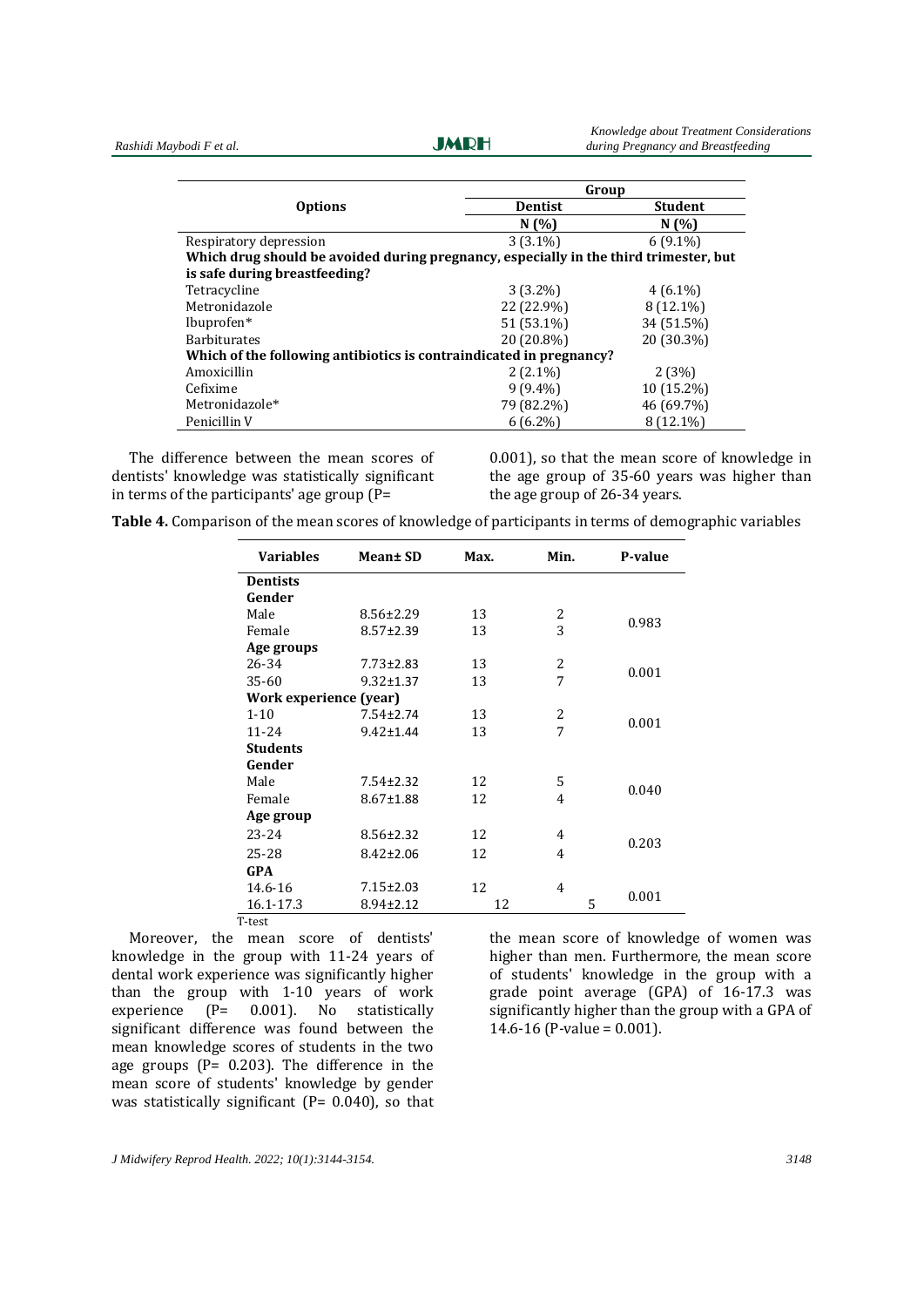Ī

# **Discussion**

Recently there were few studies done on senior dental students and dentists in different parts of the world to assess their knowledge about treatment consideration during pregnancy and lactation. The aim of this study was to evaluate the response of our current students as well as graduates to give them more confidence in treating these two groups of women as they need to be skilled in potential dental emergencies and also have enough knowledge about what kind of prescription can be advised and what treatment was permitted in expecting pregnant or lactating mother.

According to the findings of the present study, 75% of the dentists stated that they performed dental treatment for pregnant patients, while this rate was significantly lower (31.8%) for the dental students. This difference in the outcomes of the present study may be due to the fact that pregnant women prefer to go to a dentist's office rather than to a dental school, as this is likely to make them more relaxed. In addition, some dental students and their supervisors are concerned about accepting pregnant patients and may refuse to treat them. In the study by Swapna,  $62\%$  of the dental students reported that they have not provided dental treatment to any pregnant women (18) and the main reason was low confidence of dental students. In the present study, most of the dentists and dental students provided oral health instructions for pregnant women and they adhered to consulting a gynecologist prior to taking any dental treatments. Majority of dentists and dental students thought that they have enough required knowledge about dental considerations during pregnancy and breastfeeding, which of course, was not consistent with final obtained results. This information has rarely been reported in previous studies, which limited the possibility of comparison.

The findings of the present study showed that participants' mean score of total knowledge about "dental considerations during pregnancy and lactation" was 8.37 out of 13, which is evaluated as good level. This result is consistent with the findings of similar studies conducted in this field. In the study conducted by Mossanan Mozafari, the level of knowledge of general and

specialized dentists about dental considerations in pregnant and diabetic patients was assessed as average  $(17)$ . In a narrative review by Cardoso, most studies have shown that although many experts say they have enough knowledge about dental considerations during pregnancy, this does not guarantee that some dentists will properly answer some of the questions in this area. Since the treatment of pregnant women should never be neglected, it is essential that these specialists provide these services, either through the development of protocols or that higher education institutions take a more intensive approach to this content (19).

The results of the present study showed no statistically significant difference between the knowledge mean scores of dentists and dental students as well as male and female dentists. Examination of knowledge scores among different age groups showed that the mean score of dentists' knowledge in the age group of 35-60 years was higher than the age group of 26-24 years. The mean score of dentists' knowledge in the group with 11-12 years of work experience was significantly higher than the group with  $1-10$  vears of work experience. No statistically significant difference was observed between the students' mean scores of knowledge in the two age groups. However, the difference between the students' mean scores of knowledge was significant in terms of gender, so that the mean scores of knowledge was higher in female than male. In addition, mean scores of the students' knowledge in the group with a GPA of  $16.1 - 17.3$  was significantly higher than the group with a GPA of  $14.6$  to  $16.$  On the contrary, Mossanan Mozafari (17) showed no difference between male and female dentists regarding their knowledge scores. They also noted that increased work experience had no effect on dentists' level of knowledge. This difference may be justified by indicating that the main source of receiving knowledge for the selected participants was their academic studies, not their work experience or post-graduate learning such as retraining courses.

According to the guidelines provided by the Academy of Pediatrics and American Association of Obstetricians and Gynecologists, "Diagnostic dental radiographs should not be performed during pregnancy, unless these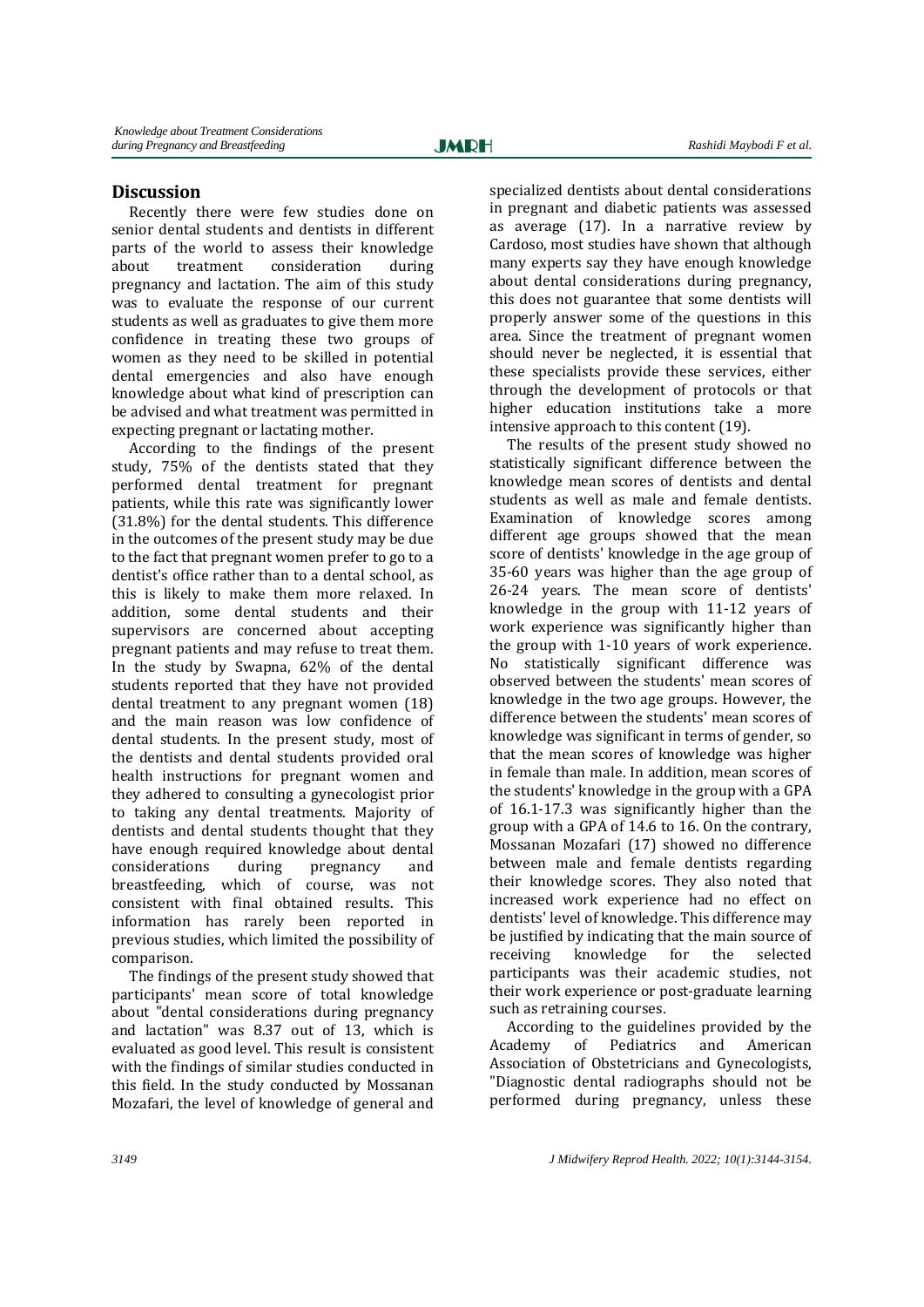radiographies be necessary and was not attainable through other means (20)." It is estimated that there is a 1% increase in congenital anomalies after exposure to 10 rad (100 mg) fetal dose. As diagnostic doses in dentistry are less than 10 rads, such abnormalities cannot be attributed to diagnostic doses of dental radiographs (21). In short, the contraindication of taking radiographs during pregnancy is not absolute. In the present study, 76% of the dental students indicated that radiography should be absolutely prohibited in pregnant women, while none of the dentists believed this. This discrepancy may be due to the students' lack of knowledge or insufficient attention to the question. In a similar study in Karachi, Wali reported that 47.68% of the dentists believed that radiography could be performed during pregnancy and 52.7% believed that the second trimester was the most safe time for radiography (22). According to AlSadhan,  $43\%$  of the dentists stated that they never take an X-ray of a pregnant patient under any circumstances  $(10)$ . In the study by Zanata (23),  $16\%$  of the dentists considered that x-rays was safe for pregnant patients, 38% stated that x-rays were safe only after the first trimester, and 8% were opposed to take x-rays at any time during pregnancy. Huebner  $(8)$  noted that  $54\%$ of the dentists were opposed to tak full-mouth radiographs in pregnant patients. Pina and Douglass showed that 77% of the dentists performed radiographs on pregnant patients after 10th week of pregnancy  $(24)$ . In the study by Costa (25), 18% of general dentists believed that taking radiography was not safe for a pregnant patient. Similarly, 40% of dentists in the study by Caneppele  $(26)$  stated that they do not take any X-rays from a pregnant patient. According to the study of Razi et al in Tabriz (21), general dentists didn't have enough knowledge about the safety of diagnostic radiation doses in pregnant women and only 28.4% of them were aware that diagnostic doses cause no problems in physical and mental development of the fetus.

Selective dental treatments should be avoided during first and third trimester  $(27)$ . The ideal time to perform dental treatment is the second trimester  $(17 \text{ to } 28 \text{ weeks of gestation})$ . In the present study, 2  $(2.1\%)$ , 79  $(82.3\%)$ , and 14  $(14.6\%)$  dentists selected the first, second, and third trimesters, respectively as the best time for dental treatments; while 1 dentist  $(1%)$ believed that dental treatments should never be performed at any time during pregnancy. Moreover, 2  $(3%)$ , 57  $(86.4%)$ , and 4  $(6.1%)$  of dental students responded that dental procedures can be performed in the first, second, and third trimesters of the pregnancy, respectively; whereas,  $3(4.5\%)$  students answered that dental treatment is not permissible during pregnancy at all. Although in the present study, low percentage of all participants chose the first trimester of pregnancy as the best time period for dental treatment, due to the importance of this issue and the danger that unawareness of the proper time for selective treatments may pose to pregnant patients, more attention should be paid to training this subject to dental students during their education. In a similar study by Costa (25), 73.7% of the dentists considered the second trimester as the best time period for dental treatment. In another study by Braimoh  $(16)$ , 82.4% of the participants reported that they will perform dental treatment at any trimester of pregnancy. Pistorius et al. reported that 36% of the dentists postponed dental treatments to the postpartum and 10% performed essential treatments during the pregnancy. Less than 50% and 9% of the dentists didn't perform treatment in the first and second trimesters, respectively (28). In the study by Capucho  $(29)$ ,  $71\%$  of the dentists were unaware of the best time to treat pregnant patients. 

Since some anesthetics can across through the placenta and affect the fetus health, more information about safety of anesthetics during pregnancy is crucial. FDA (Food and Drug association) has classified lidocaine and Articaine as Class B and allowed to be injected during pregnancy, but Articaine should not be used for block injections and is only permitted for infiltration injections. Long-lasting anesthetics such as Mepivacaine and Bupivacaine are in C category and should be used with caution and only after consulting physician. In general, lidocaine is the anesthetic of choice due to its safety in pregnancy $(30)$ . In the present study, the most commonly used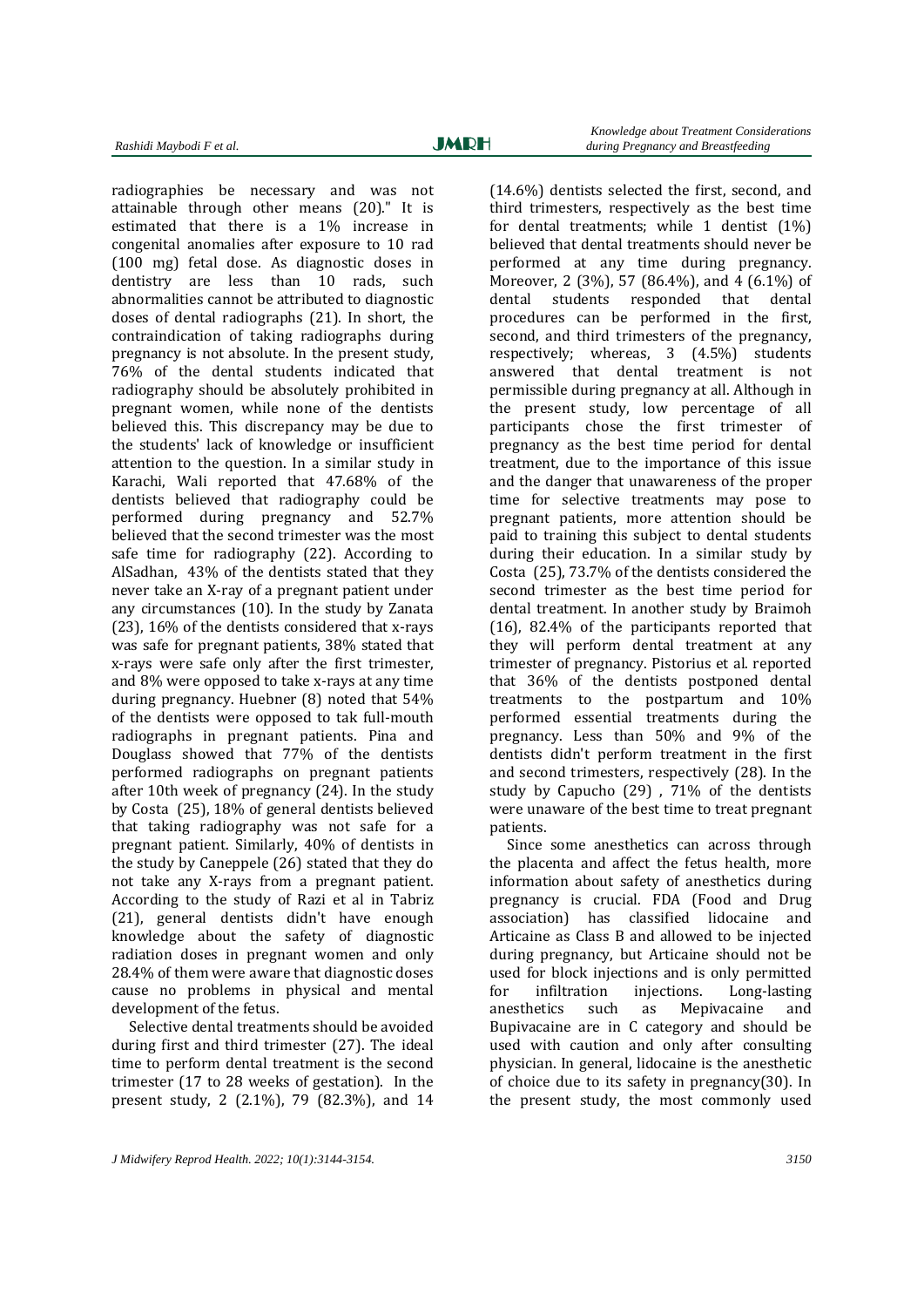anesthetic by dentists was lidocaine, followed by Mepivacaine. About half of the students  $(54.5\%)$ mistakenly considered that Articaine was the preferred anesthetic for block injection in a pregnant patient. In the study conducted by Pistorius (28), 14% of participants considered that no types of anesthesia was allowed during pregnancy. Capucho (29) reported that 43% of the dentists were unaware of the best anesthetic for a pregnant patient. In another study by Navarro et al. (31), 60% of the dentists correctly considered lidocaine followed by Mepivacaine as the anesthetic of choice in treating pregnant women  $(22%)$ . According to FDA, dentists can use vasoconstrictors if it is necessary during dental procedures, but in the present study, 67.7% of general dentists and 71.2% of students were unaware of their safety in pregnancy. AlSadhan (11) concluded that 75% of the dentists reported using lidocaine without vasoconstrictors for pregnant patients.

In the present study, the majority of dentists  $(86%)$  and dental students  $(83%)$  stated that amalgam repair was safe for pregnant patients. Considering the study by Swanpa  $(18)$ , about half of the dental students were not sure about the safety of compounds containing mercury for the pregnant women. Moreover, Aljulayfa et al. (15) reported that  $56.6\%$  of the dental students indicated that using amalgam was safe in restoring the pregnant women's teeth,  $21.1\%$ considered it unsafe, and 22.4% had no idea in this regard.

Clark et al. examined the effect of pregnant patients' position on dental unit during treatment and concluded that the risk of hypotension was high in a supine position during the second and third trimesters of pregnancy. This is due to the reduction of venous return to the heart through compression of the inferior vena cava by the uterus, which can lead to a 14% reduction in cardiac output (32). In the present study, the results showed that in terms of the appropriate position for treatment in the third trimester of pregnancy, most of the dental students (71.2%) and dentists  $(59.4%)$  replied correctly (lying to the left position). The majority of participants knew that the supine position was not suitable for the pregnant patients; so, their knowledge in this field can be considered desirable. According to

Patil (33), only 56% of the dentists treated pregnant patients in lying-to-the-left position.

Based on the results of the present study, the participants' knowledge about using nitrous oxide in pregnancy was not at a good level. Improper use of nitrous oxide in the first trimester can cause respiratory depression in the fetus and miscarriage  $(33)$ . In the present study, 6% of dentist and dental student mistakenly selected 'the first trimester' as the safe period and 27% mistakenly believed that this drug was contraindicated during the whole pregnancy period. This finding can be justified by the fact that prescribing nitrous oxide due to the legal considerations is not allowed by general dentists in Iran; so, dentists and dental students have low information about its application.

Dentists usually have many options in prescribing analgesics for normal patients, but this situation changes for pregnant patients. The participants' knowledge about the prohibition of prescribing Aspirin and Ibuprofen in pregnancy was not satisfactory; 18.5% of the participants in the present study considered these drugs unimpeded in pregnancy. Intake of Aspirin throughout the pregnancy as well as administration of Ibuprofen in the third trimester can cause preterm labor and bleeding  $t$ endency(34, 35). In this regard, Acetaminophen is the analgesic of choice in pregnant patients and the participants of the present study had a favorable level of knowledge in this case, so that 74.4% considered Acetaminophen as safe. Followed by Acetaminophen, Naproxen (2.5%), Acetaminophen Codeine (21%), and Indomethacin  $(1.9\%)$  were considered safe by the participants. In a similar study by Navarro et al., Acetaminophen was recommended by 68% of dentists to pregnant women as an analgesic. 31.1% of participants did not prescribe antiinflammatory drugs, however the same number of them, recommended other NSAIDS such as Piroxicam and Nimesulide (31) . AlSadhan (11) found that 5 to 13% of the dentists prescribed Ibuprofen, Aspirin and Codeine to pregnant patients, while  $76$  to  $85%$  of the participants said that they didn't prescribe any of these drugs. According to Zanata  $(23)$ ,  $67\%$  of the dentists considered Acetaminophen as the first choice for analgesia, while 21% preferred 

Ī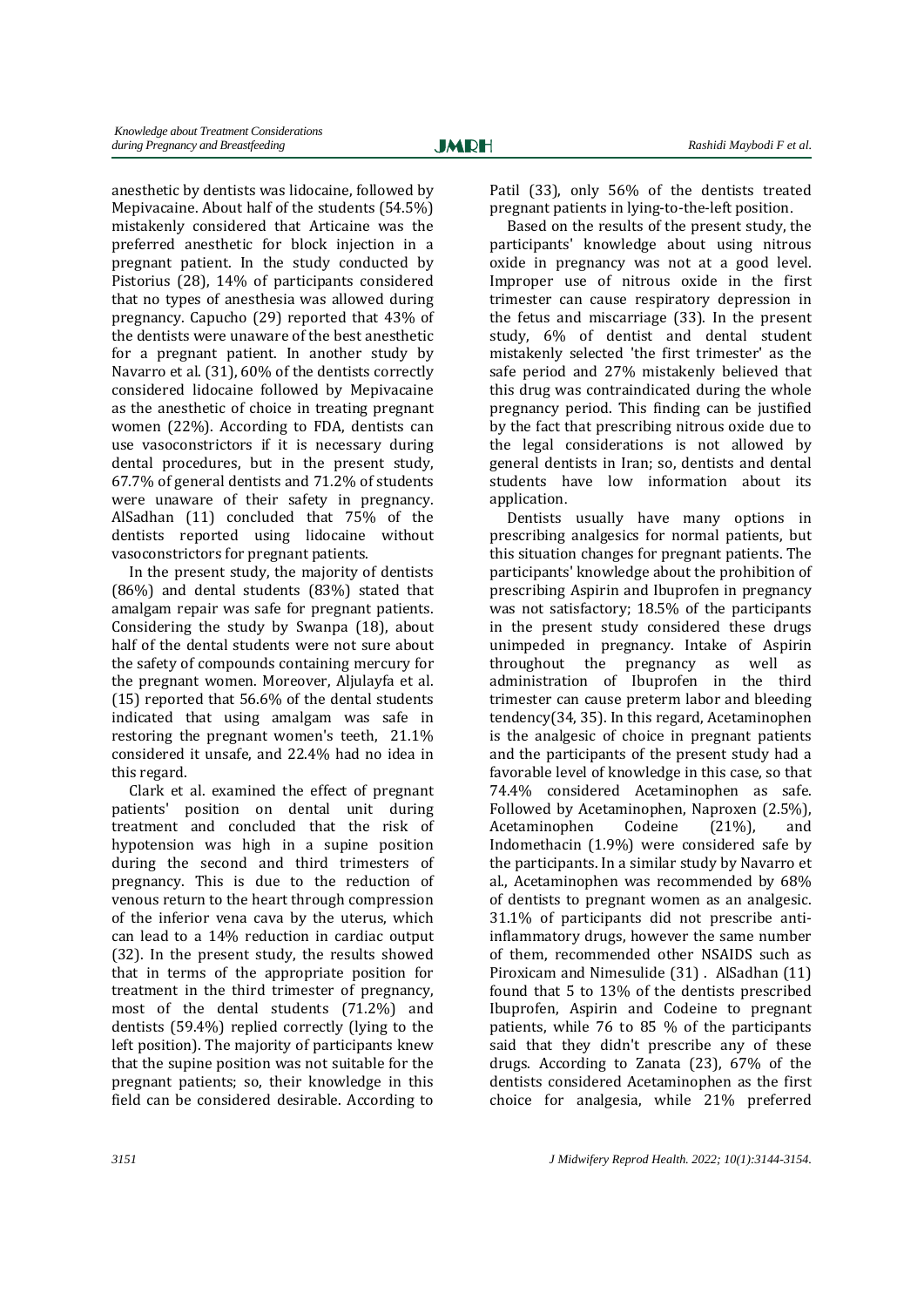Dipyrone. Huebner et al.  $(8)$  also reported that 13% of the dentists didn't choose 13% of the dentists didn't choose Acetaminophen to a pregnant patient; whereas, 28% prescribed Aspirin to pregnant patients. In the study by Caneppele (26), Acetaminophen was the most prescribed drug by the participants (85%).

According to FDA guidelines, Tetracyclines including Doxycycline and Minocycline may cause depression of bone growth, enamel hypoplasia and gray-brown tooth discoloration in babies and should be avoided during pregnancy and breastfeeding. Penicillins such as Amoxicillin and penicillin  $V$  and Cephalosporins such as Cefixime, are safe choices during both pregnancy and breastfeeding period. Also, Metronidazole should be avoided in both pregnancy and breastfeeding (36). In the present study, fortunately majority of the dentists and dental students  $(92.7\%$  and  $89.4\%$ . respectively) were aware of tooth discoloration as the main complication of Tetracyclines. Swapna (18) reported that 20% of dental students mistakenly preferred prescribing Tetracycline to pregnant patients. In the present study, 77.2%, of the dentists knew that Metronidazole is contraindicated during pregnancy. Similarly, AlSadhan (11) also showed that only 15% of the dentists wrongly prescribed Metronidazole for pregnant patients. According to Patil  $(33)$ ,  $10\%$  of dentists who treated pregnant women and 12% of dentists who treated lactating women prescribed antibiotics for them, regardless of possible contraindications. In the study of Aragoneses, most dentists had sufficient knowledge about the use of antibiotics in pregnant  $/$  lactating women, but in practice, a significant proportion of participants prescribed inappropriate antibiotics during these periods (37).

Barbiturates are dangerous for the fetus during pregnancy because they increase the risk of birth defects in the baby. Barbiturates enter the breast milk and may affect the baby, causing drowsiness, decreased heart rate and shortness of breath in the baby  $(11)$ . So they should be avoided in pregnant  $/$  lactating women. In the present study, 20.8% of dentists and 30.3% of students mistakenly considered Barbiturates as safe in breastfeeding. Ibuprofen usage is forbidden in the third trimester of pregnancy

but it can be used in breastfeeding. About half the dentists and dental students were aware of Ibuprofen safety during breastfeeding.

Barriers deterring pregnant or breastfeeding women from receiving dental care apart from high costs, are included concerns about fetus safety during dental procedures, beliefs about the unavoidable effects of pregnancy on dental health, and a lack of awareness of the importance of oral health during pregnancy. In addition, dentists may be reluctant to provide dental care during pregnancy, which hinders oral health care for pregnant women (38). Therefore, educating dentists both in terms of raising awareness and improving their attitudefunctional status in this area, can increase the role of dentists in reducing the barriers for oral care in pregnant and lactating women.

Collecting questionnaires from private offices the defined time to complete each questionnaire was associated with difficulties. As far as the authors knew, the other studies in this field were limited to pregnancy and did not address breastfeeding and its related considerations. Although addressing breastfeeding is a strength of the present study. it was not possible to compare the findings with other studies.

## **Conclusion**

The knowledge of senior dental students and general dentists in Yazd about treatment considerations during pregnancy and lactation was acceptable, but it will be better to consider this subject on the priority of dentistry education programs and also hold training workshops to improve the level of knowledge into ideal.

### **Acknowledgements**

The authors wish to thank all the participants for their tremendous cooperation.

### **Conflicts of interest**

Authors declared no conflicts of interest.

### **References**

- 1. Little JW, Falace DA, Miller CS, Rhodus NL. Dental Management of the Medically Compromised Patient. 9th ed. St. Louis: Elsevier: 2016.
- 2. Naseem M, Khurshid Z, Khan HA, Niazi F, Zohaib S, Zafar MS. Oral health challenges in pregnant women: Recommendations for dental care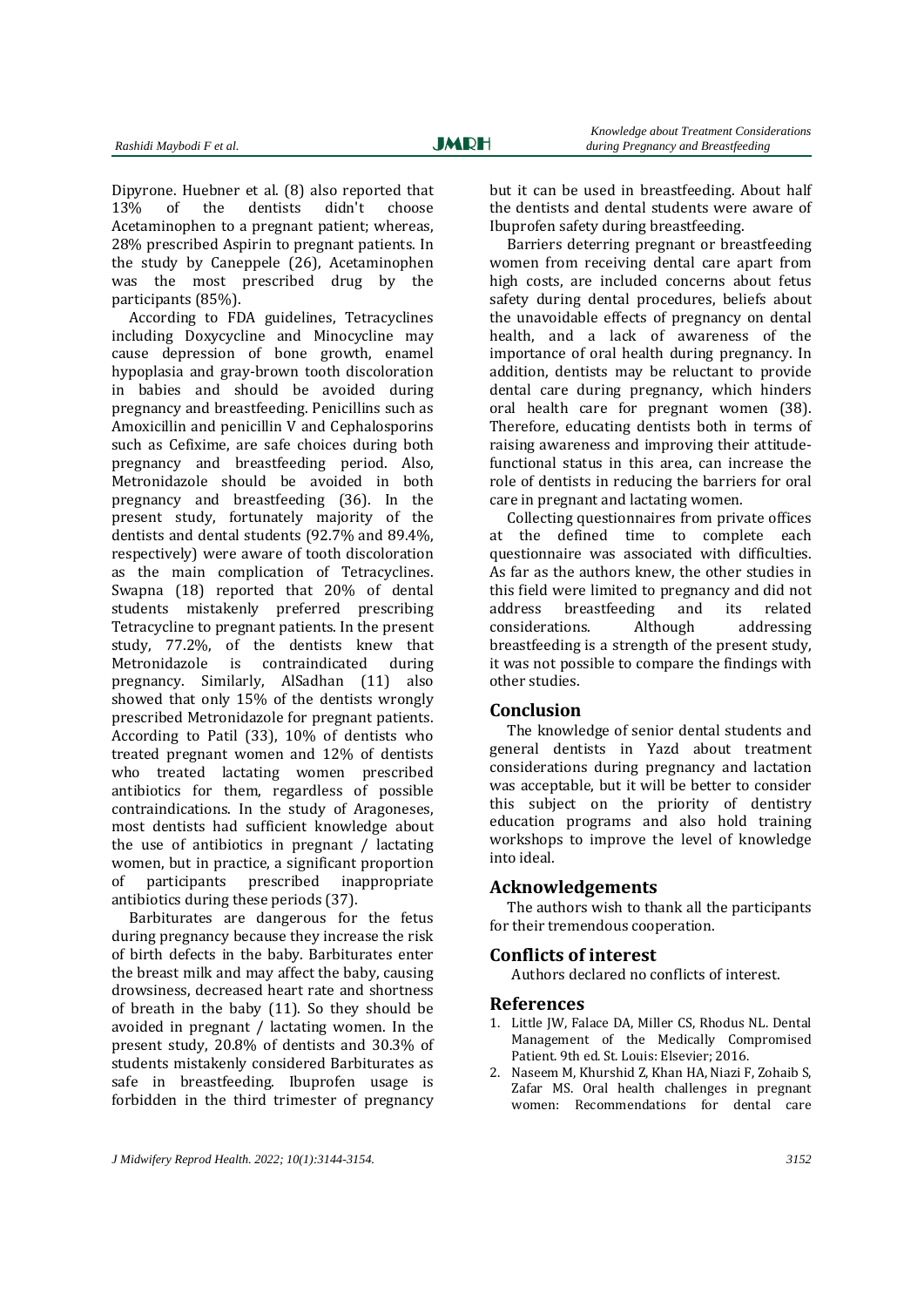**JMRH** 

Ī

professionals. The Saudi Journal for Dental Research. 2016: 7(2): 138-146.

- 3. Haerian-Ardakani A, Eslami Z, Rashidi-Meibodi F, Haerian A, Dallalnejad P, Shekari M, et al. Relationship between maternal periodontal disease and low birth weight babies. International Journal of Reproductive BioMedicine. 2013; 11(8): 625‐630.
- 4. Rashidi Maybodi F, Haerian-Ardakani A, Vaziri F, Khabbazian A, Mohammadi-Asl S, CPITN changes during pregnancy and maternal demographic factors 'impact on periodontal health.<br>International Journal of Reproductive International Journal of Reproductive BioMedicine. 2015: 13(2): 107-112. PMID: 26000000: PMCID: PMC4426148.
- 5. Damle SG, Yadav R, Garg S, et al. Transmission of mutans streptococci in mother-child pairs. Indian Journal of Medical Research. 2016; 144(2): 264-270. doi:10.4103/0971‐5916.195042
- 6. Bahramian H, Mohebbi SZ, Khami MR, Quinonez RB. Qualitative exploration of barriers and facilitators of dental service utilization of pregnant women: A triangulation approach. BMC Pregnancy Childbirth. 2018; 18(1): 153. Published 2018 May 10. doi:10.1186/s12884‐018‐1773‐6
- 7. Pertl C, Heinemann A, Pertl B, Lorenzoni M, Pieber D. Eskici A. Amann R. Die schwangere Patientin in zahnärztlicher Behandlung. Umfrageergebnisse und therapeutische Richtlinien [The pregnant patient in dental care. Survey results and therapeutic guidelines]. Schweiz Monatsschr Zahnmed. 2000; 110(1): 37-46. French, German. PMID: 10670275.
- 8. Huebner CE, Milgrom P, Conrad D, Lee RSY. Providing dental care to pregnant patients: a survey of Oregon general dentists. The Journal of the American Dental Association.  $2009$ ;  $140(2)$ : 211‐222.
- 9. Keirse MJ, Plutzer K. Women's attitudes to and perceptions of oral health and dental care during pregnancy. Journal of perinatal medicine. 2010; 38(1): 3‐8. doi: 10.1515/jpm.2010.007. PMID: 20047523.
- 10. Williams LC, Stevens S, Marti A, Koelbl J, Wearden S. 3180 dentist's attitude on treatment of pregnant patients in West Virginia. International Association for Dental Research. 2005; 5:16-20.
- 11. AlSadhan, Raed, & AlManee, Abdullatif. Dentist's opinion toward treatment of pregnant patients. Saudi Dental Journal. 2008; 20(1): 24-30.
- 12. Caufield P, Cutter G, Dasanayake A. Initial acquisition of mutans streptococci by infants: evidence for a discrete window of infectivity. Journal of dental research. 1993; 72(1): 37-45.
- 13. Favero V, Bacci C, Volpato A, Bandiera M, Favero L, Zanette G. Pregnancy and Dentistry: A Literature Review on Risk Management during Dental

Surgical Procedures. Dentistry journal. 2021; 9(4): 46. Published 2021 Apr 19. doi:1 0.339 0/dj9 040046 

- 14. Strafford KE, Shellhaas C, Hade EM. Provider and patient perceptions about dental care during pregnancy. The Journal of Maternal-Fetal & Neonatal Medicine. 2008; 21(1): 63-71.
- 15. Aljulayfi I, Alrusayni A, Alqahtani S, Hamam MK. Awareness of dental interns in managing cases of pregnant women in Saudi Arabia. The Saudi Journal for Dental Research. 2015; 6(1): 26-29.
- 16. Braimoh OB, Ilochonwu NA. Knowledge of dental practitioners on the management of oral conditions in pregnancy in South Nigeria. European Iournal of General Dentistry. 2014:  $3(2): 150.$
- 17. MossananMozafari, P, Pakfetrat A, Amirchaghmaghi M, FarkhondehAghideh N. Evaluation of Awareness of General Dentists and Dental Specialists about Dental Management of Pregnant and Diabetic Patients. Journal of Mashhad Dental School. 2012; 36(4): 317-326. doi: 10.22038/jmds.2012.53
- 18. Swapna LA, Alanazi EZM, Aldoji AAA, Koppolu P, Alqerban A. Awareness of dental interns to treat pregnant patients. Open access Macedonian iournal of medical sciences. 2019: 7(19): 3265.
- 19. Cardoso LS, Costa BM de M, Silva MSO e, Pessoa TM, Costa BM de M, Trinta RRS. Knowledge of dental surgeons on dental care in pregnant women. Research, Society and Development. 2021; 10(1): e24510111701.
- 20. Committee Opinion No. 723: Guidelines for Diagnostic Imaging During Pregnancy and Lactation. Obstetrics and gynecology. 2017; 130(4): 210–216. doi:1 0.109 7/AOG .00000 00 000002355
- 21. Razi T, Bazvand L, Ghojazadeh M. Diagnostic dental radiation risk during pregnancy: awareness among general dentists in Tabriz. Journal of dental research, dental clinics, dental prospects. 2011; 5(2): 67.
- 22. Wali A, Siddiqui TM, Hameed HA, Kath H. Knowledge, attitude, practice of dental surgeons regarding dental radiographs in pregnant women in the city of Karachi. International Journal of Dentistry Research. 2017; 2: 68-72.
- 23. Zanata RL, Fernandes KBP, Navarro PSL. Prenatal dental care: evaluation of professional knowledge of obstetricians and dentists in the cities of Londrina/PR and Bauru/SP, Brazil, 2004. Journal of Applied Oral Science. 2008; 16(3): 194-200.
- 24. Pina PM, Douglass J. Practices and opinions of Connecticut general dentists regarding dental treatment during pregnancy. General dentistry. 2011: 59(1): e25-31.
- 25. Da Costa EP, Lee JY, Rozier RG, Zeldin L. Dental

*3153 J Midwifery Reprod Health. 2022; 10(1):3144-3154.*